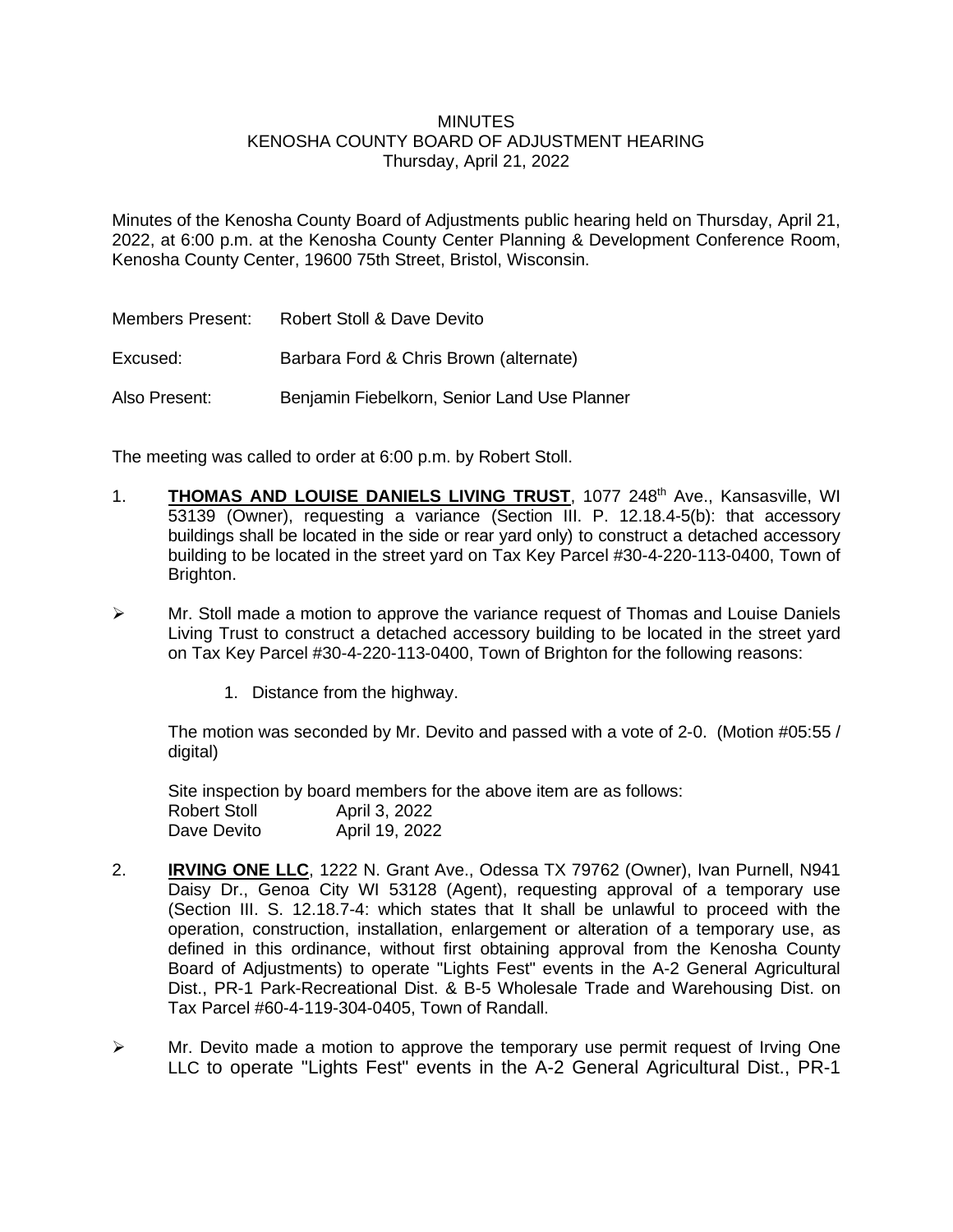Park-Recreational Dist. & B-5 Wholesale Trade and Warehousing Dist. on Tax Parcel #60-4-119-304-0405, Town of Randall subject to the following conditions:

- 1. Current anticipated event dates are May  $28<sup>th</sup>$  and September 10<sup>th</sup> and may be subject to change dependent on weather and other issues.
- 2. Subject to letting the town clerk and town fire chief know of anticipated event dates at least 2 weeks prior to event date.

The motion was seconded by Mr. Stoll and passed with a vote of 2-0. (Motion #14:39 / digital)

Site inspection by board members for the above item are as follows: Robert Stoll **April 17, 2022** Dave Devito April 19, 2022

- 3. **BEDROCK LC LLC**, 33703 59th St., Burlington, WI 53105 (Owner), Timothy & DeAnna Delimat, Black Bull Fireworks, 34231 High Drive, East Troy, WI 53120 (Agent), requesting approval of a temporary use (Section III. S. 12.18.7-4: which states that it shall be unlawful to proceed with the operation, construction, installation, enlargement or alteration of a temporary use, as defined in this ordinance, without first obtaining approval from the Kenosha County Board of Adjustments) to temporarily use an existing parking lot for the placement of a 30' x 40' sales tent, a 8' x 40' steel storage container and four banners to operate a temporary fireworks sales stand in the B-4 Planned Business Dist. on Tax Parcel #95-4-219-353-0230, Town of Wheatland.
- ➢ Mr. Devito made a motion to approve the temporary use permit request of Bedrock LC LLC to temporarily use an existing parking lot for the placement of a 30' x 40' sales tent, a 8' x 40' steel storage container and four banners to operate a temporary fireworks sales stand in the B-4 Planned Business Dist. on Tax Parcel #95-4-219-353-0230, Town of Wheatland subject to the following conditions:
	- 1. Subject to the revised hours of operation as recommended from the Town of Wheatland.

The motion was seconded by Mr. Stoll and passed with a vote of 2-0. (Motion #21:02 / digital)

Site inspection by board members for the above item are as follows: Robert Stoll April 17, 2022 Dave Devito April 19, 2022

4. **DELIMAT PROPERTIES 1 LLC**, 32135 Geneva Rd., Salem WI 53168 (Owner), DeAnna Delimat, 34231 High Dr., East Troy, WI 53120 (Agent), requesting approval of a temporary use (Section III. S. 12.18.7-4: which states that it shall be unlawful to proceed with the operation, construction, installation, enlargement or alteration of a temporary use, as defined in this ordinance, without first obtaining approval from the Kenosha County Board of Adjustments) to temporarily locate (1) 10' x 10' sales tent and (2) 8' x 40' metal storage units to operate a temporary fireworks sales stand in the B-3 Highway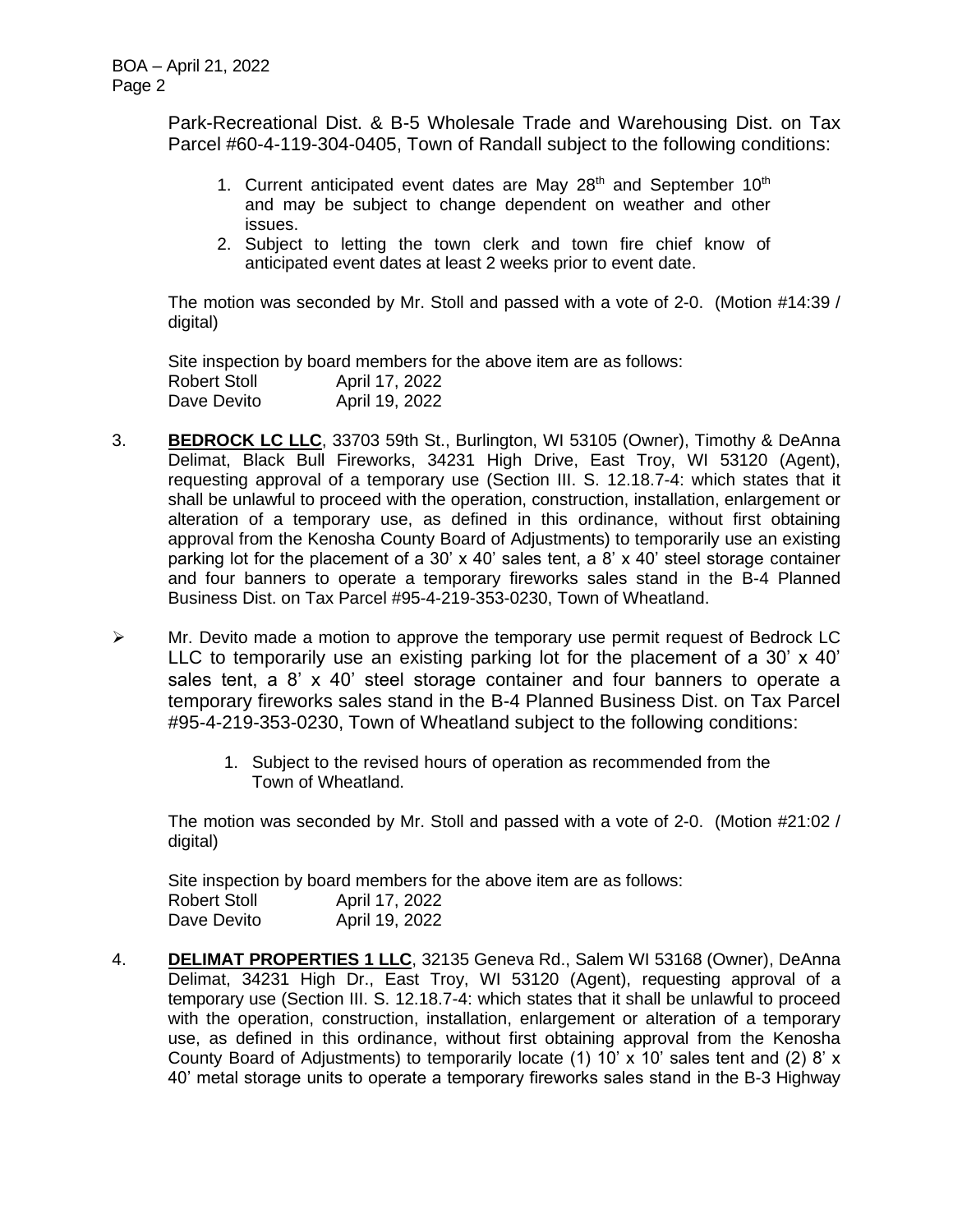Business District on Tax Parcel #95-4-119-013-0320 and 95-4-119-013-0330, Town of Wheatland.

- $\triangleright$  Mr. Devito made a motion to approve the temporary use permit request of Delimat Properties 1 LLC to temporarily locate (1) 10' x 10' sales tent and (2) 8' x 40' metal storage units to operate a temporary fireworks sales stand in the B-3 Highway Business District on Tax Parcel #95-4-119-013-0320 and 95-4-119-013-0330, Town of Wheatland subject to the following conditions:
	- 1. Subject to the conditions recommended in the April 20, 2022 letter from the Town of Wheatland clerk including the attached April 20, 2022 letter from the Town of Wheatland Fire Chief regarding improvement of the parking lot and the area surrounding the building.

The motion was seconded by Mr. Stoll and passed with a vote of 2-0. (Motion #28:24 / digital)

Site inspection by board members for the above item are as follows: Robert Stoll **April 17, 2022** Dave Devito April 19, 2022

- 5. **HENRY & JOANNE MACK**, 40622 119th St., Genoa City WI 53128-2501 (Owner), Julie Shebek, First American Site Acquisition, Inc., PO Box 481, Riverside IA 52402 (Agent), requesting approval of a temporary use (Section III. S. 12.18.7-4: which states that It shall be unlawful to proceed with the operation, construction, installation, enlargement or alteration of a temporary use, as defined in this ordinance, without first obtaining approval from the Kenosha County Board of Adjustments) to deploy a Cell on Light Truck (COLT) and Portable Generator in the R-1 Rural Residential Dist. on Tax Parcel #60-4-119-312-0140, Town of Randall.
- $\triangleright$  Mr. Devito made a motion to approve the temporary use permit request of Henry & Joanne Mack to deploy a Cell on Light Truck (COLT) and Portable Generator in the R-1 Rural Residential Dist. on Tax Parcel #60-4-119-312-0140, Town of Randall subject to the following conditions:
	- 1. Subject to inclusion of the revisions to the site plan of operation presented by the applicant.

The motion was seconded by Mr. Stoll and passed with a vote of 2-0. (Motion #35:12 / digital)

Site inspection by board members for the above item are as follows: Robert Stoll April 17, 2022 Dave Devito **April 19, 2022** 

6. **TABLED REQUEST OF JOHN & JEAN K. LIPSTREUER**, 40395 103rd St., Genoa City, WI 53128 (Owner), requesting a variance (Section III. K. 12.17-5: that swimming pools shall only be installed in the rear yard of a premise) to construct a swimming pool to be located in the street yard on Tax Key Parcel #60-4-119-193-1600, Town of Randall.